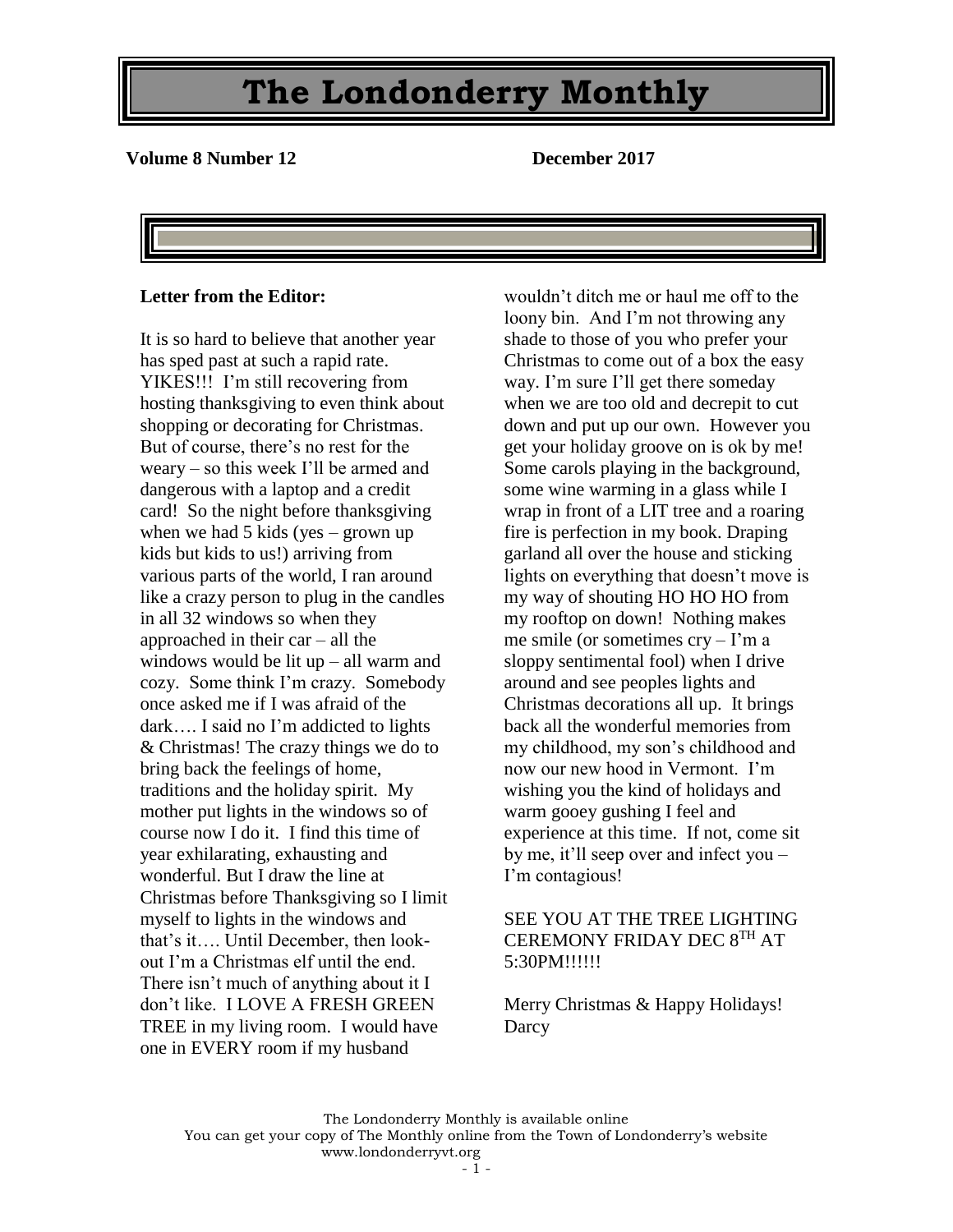## Phoenix Fire Co #6 and Champion Fire Co #5 THANK YOU FOR YOUR SUPPORT

Phoenix Fire Co of Londonderry and Champion Fire Co of South Londonderry would like to thank all of you for the generous donations sent to the Joint Fundraiser Raffle. The raffle has raised just under \$20,000, which the two fire companies share 50/50, but the donations are still coming in and we hope to reach that goal. The winners of the Cash Prizes are:

| <b>FIRST PRIZE</b>   |       | \$500 Robert Badger of Landgrove VT |
|----------------------|-------|-------------------------------------|
| <b>SECOND PRIZE</b>  |       | \$250 David Greer of Rye NY         |
| <b>THIRD PRIZE</b>   | \$100 | Sheila Cooley of East Greenwich RI  |
| <b>FOURTH PRIZES</b> | \$50  | Thomas Stevenson of Londonderry VT  |
|                      | \$50  | Ruby Bendig of South Londonderry VT |
|                      | \$50  | Carolyn Scully of Londonderry VT    |
|                      |       |                                     |

#### **WHAT IS IN A NAME?**

People are cooking with gas now! We have had several clever names suggested for our name change. Stay tuned to see what we pick! Thank you all for the suggestions! Suggestions thus far: Londonderry Aire

> Londonderry Daze Derry News Doings in Derry The Londonderry Updater The Dish on Derry The Derry Dirt The Derry Dispatch Londonderry Happenings The Londonderry Log Londonderry Sifter

Please submit your ideas or requests to [derrynews@aol.com.](mailto:derrynews@aol.com) I retain the right to refuse any and all suggestions we don't like. Thank you.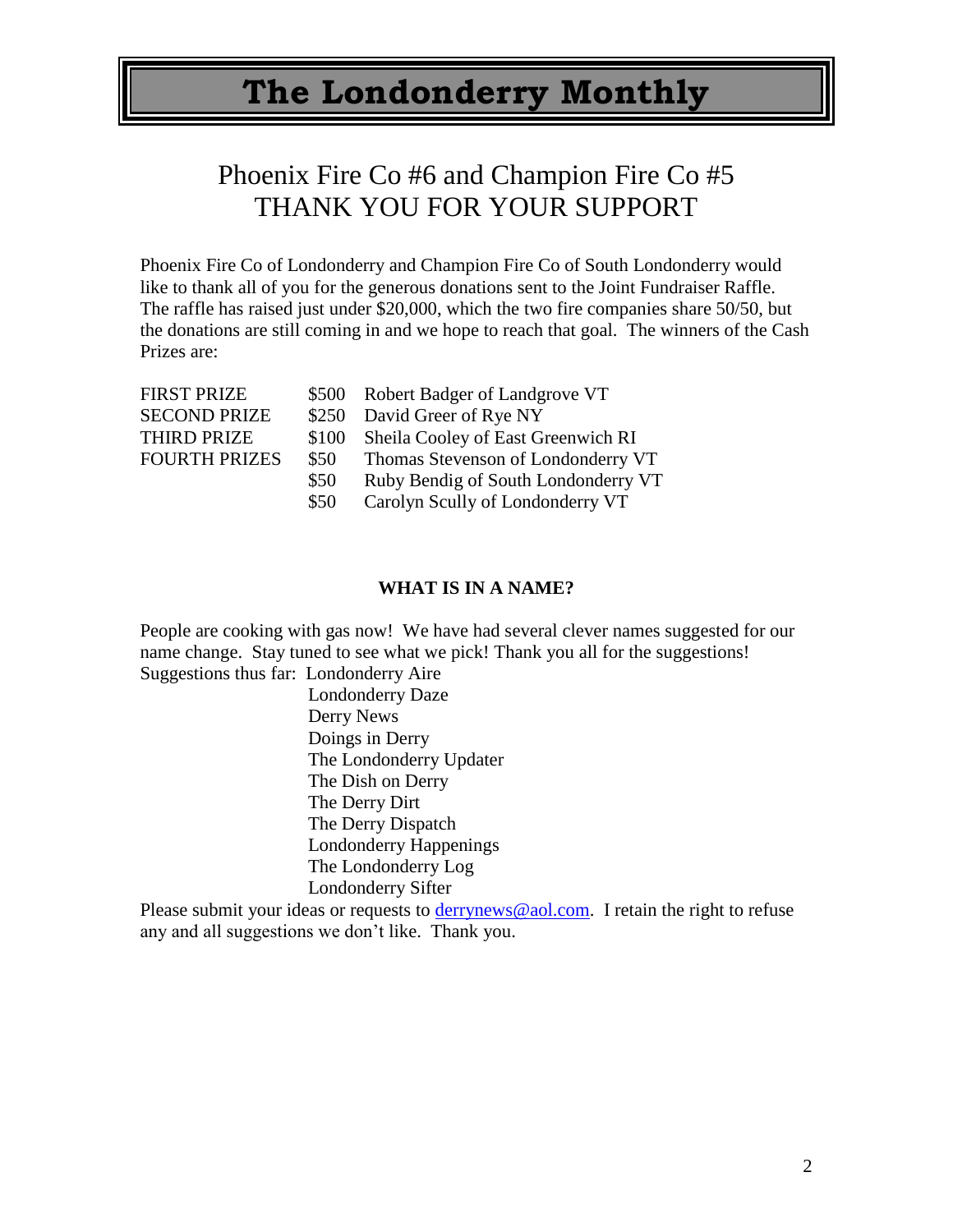### SOUTH LONDONDERRY FREE LIBRARY

Starting on December  $4<sup>th</sup>$  there will be a new exhibit by local artist, Esther Fishman. Many of the scenes will be familiar to people who know and love our surrounding landscape. On display will be Esther's wonderful pastels, along with interesting collages, jewelry and ornaments. There will be an artist's reception on Saturday, December 9<sup>th</sup> from 10:30 to noon and all are invited to see Esther and talk about how she creates her art.

On Saturday, December 16th at 10:30 Casey Junker Baily will present her annual Holiday program for kids of all ages. Casey will read a Christmas classic and children will make decorations for hearth and home or for gift-giving. A surprise visit from Santa is expected. All are welcome!

About 50 video DVDs were recently donated and we invite you to come on over and check them out. Many are well known and well-acted movies and TV series from the not too distant past. If you enjoyed The Beverly Hillbillies, 24, Six Feet Under, Lost, Johnny Carson, Mr. Selfridge, M\*A\*S\*H or Mad Men – you can watch them all again. There are many excellent movies on our shelves - Ladies in Lavender, Ocean's Twelve, We Were Soldiers, The Truman Show, Point Break, The Life of Pi, Sully and many others.

There are more two bookcases full of antique books in our book loft and they are for sale. Most of these limited-edition books were printed in the late 1800s or early 1900s. The library would like to use these book shelves for other purposes so we hope that you will stop by and make an offer for these clothbound and beautifully illustrated books.

Calling all artists – if any of you are in the need of frames – local artist Nancy Tips has donated a bunch of frames that she no longer needs. Stop in and make an offer; all sales will be donated to library coffers.

Library Hours are: Mon. Wed. Fri. from 10 to noon & 1 to 5; additional hours on Wed. are from 7 to 9 pm and on Saturdays we are open from 10 am to 1 pm.

The Library is located at 15 Old School Street in South Londonderry and our hour are: Mondays, Wednesdays and Fridays from 10 to noon  $& 1$  to 5 pm with additional hours on Wednesday evenings from 7 to 9 pm and Saturdays from 10 am to 1 pm. Our phone number is 824-3371 or you can email us [southlondonderryfreelibrary@yahoo.com.](mailto:southlondonderryfreelibrary@yahoo.com) Wishing everyone Happy Holidays!

Mary K. Butera Librarian Director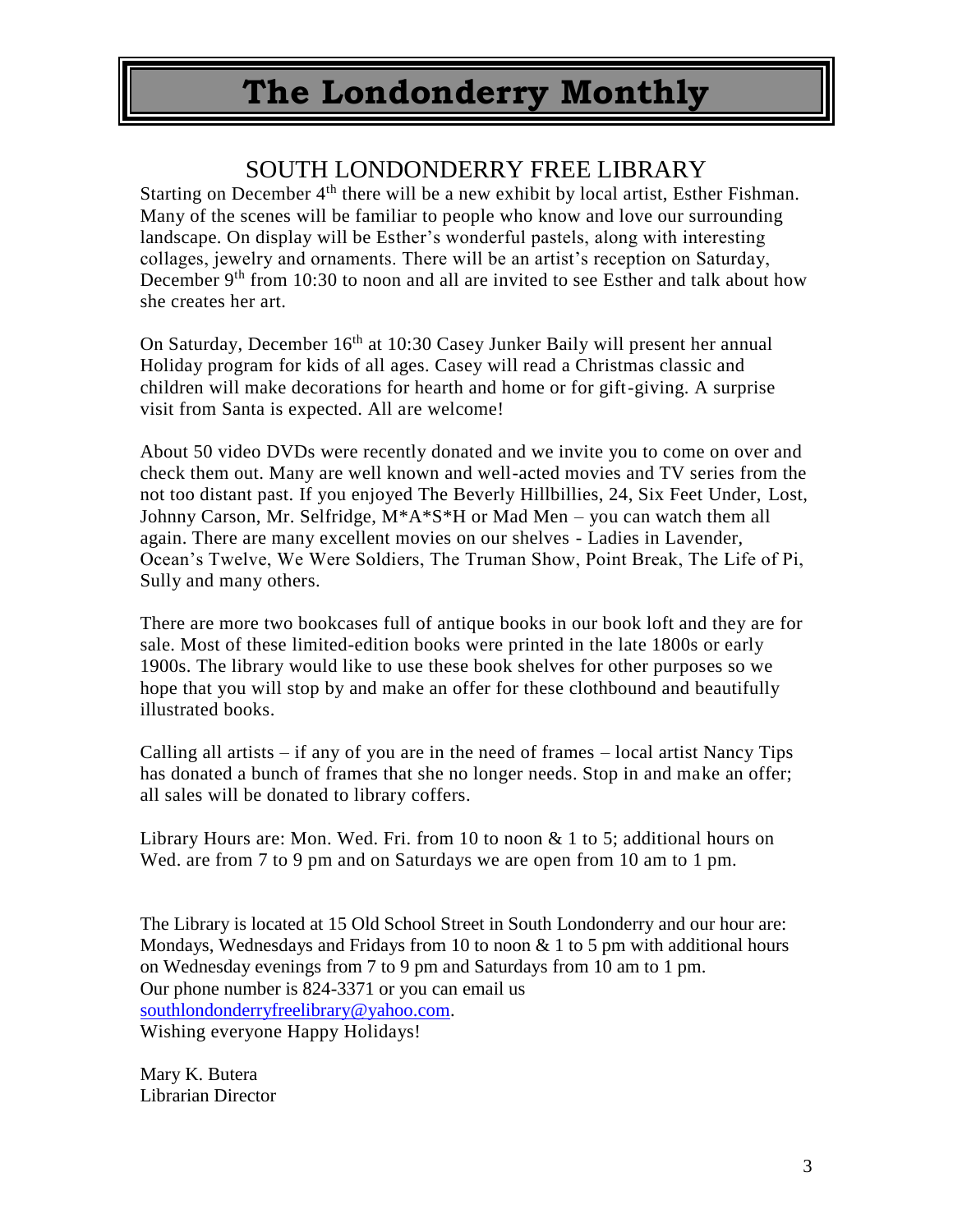

#### **DEC 8th 5:30pm COMMUNITY TREE LIGHTING MOUNTAIN**

**MARKETPLACE Sponsored by the Londonderry Rotary and Susie Wyman, the Mountain Marketplace Holiday Tree will be lighted at 5:30pm on Friday, December 8 th. There will be caroling by The Nordic Harmonii, an appearance by Santa and much holiday cheer. An open house will immediately follow at Neighborhood Connections, located next to the Londonderry Post Office. Bring the children for home-made cookies and hot chocolate.**



**GIVING TREE TAGS ARE HERE!Want to make a child's Holiday dream come true? Come by our offices and choose a GIFT TAG which outlines the age of the child, size of a clothing item and/or special request for a gift. You are requested to return the wrapped gift along with tag to the Second Congregational Church in Londonderry NO LATER THAN MONDAY, DECEMBER 11th.**

**DEC 8th – 9am-2pm VALLEY HEALTH CONNECTIONS TO ASSIST WITH HEALTHCARE AND MEDICARE ENROLLMENT** Rose Ann McCarthy from Valley Health Connections will be at Neighborhood Connections from 9-2pm to register Vermont residents for 2018 healthcare, Medicare as well as Supplemental Plans. She will be taking appointments on December  $8<sup>th</sup>$ . Call Rose Ann directly at (802) 885-1616 to make an appointment. Valley Health Connections is a certified navigator organization for Vermont Health Connect and can assist you with enrollment in a Qualified Health Plan, Medicaid or even Medicare.

**DEC 15th 6:30PM - MOVIE TIME:** *SEED: THE UNTOLD STORY* **with Doreen Fabiano and Carlene Lindgren** Doreen and Carlene, local advocates for the environment and other important issues, will host the screening of this award-winning documentary. Few things on Earth are as vital and miraculous as seeds. According to [seedthemovie.com,](http://seedthemovie.com/) 94% of our seed varieties have disappeared as biotech chemical companies control the majority of seeds. Farmers, scientists, lawyers and indigenous seed keepers fight to defend the future of our food. In this harrowing and heartening story, these heroes rekindle a lost connection to our most treasured resource and revive a culture connected to seeds.

This screening is open to all and presented at no charge, but please register at 824-4343 to attend.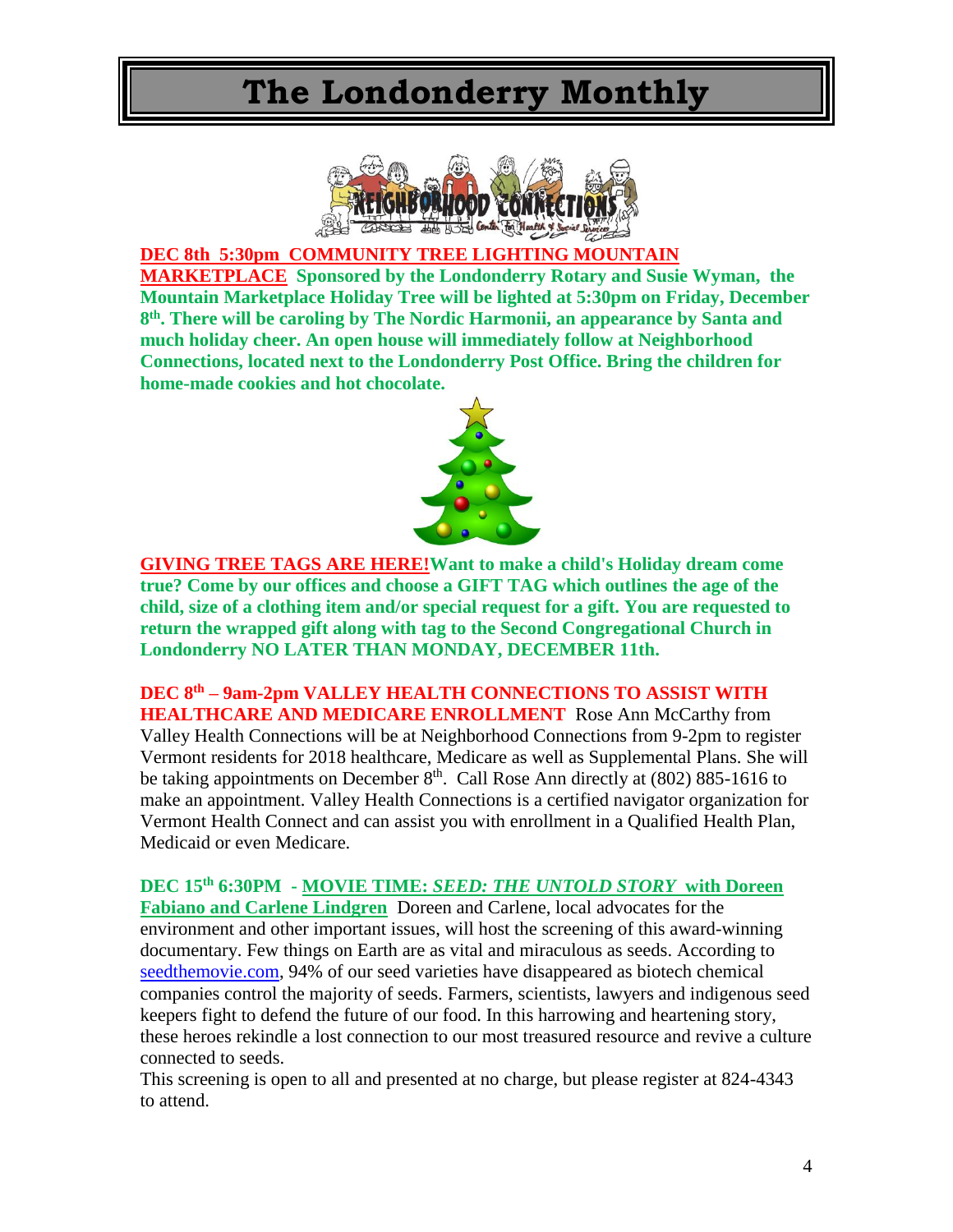#### **DEC 11th 11 AM THE RECOVERY AND RE-EVALUATION OF AMERICAN MARTEN SUBJECT OF FISH & WILDLIFE LECTURE**



The American Marten is the subject of a presentation by Katy Crumley, Fish and Wildlife Specialist with The Vermont Fish and Wildlife Department at 11am on Monday, December 11<sup>th</sup> at The Meeting Place at Neighborhood Connections. Katy has been working seasonally with the Department since 2015. As a Fish and Wildlife Specialist her primary role includes the management of field-based marten and lynx monitoring and camera database management.

Martens, with long, slender bodies, pointed faces, small prominent ears, short legs and long furry tails are roughly the size of their more aquatic relative, the mink. They are on Vermont's endangered species list with a recovery plan adopted in 1990 at the outset of their re-introduction effort. Katy will discuss the history of this effort, Department attempts to evaluate the success, and monitoring activities to date. The work she is doing will help the Department better understand Vermont's marten population and implement conservation measures to ensure the future of this important species.

This lecture is offered at no charge, but please calls 824-4343 if you would like to attend.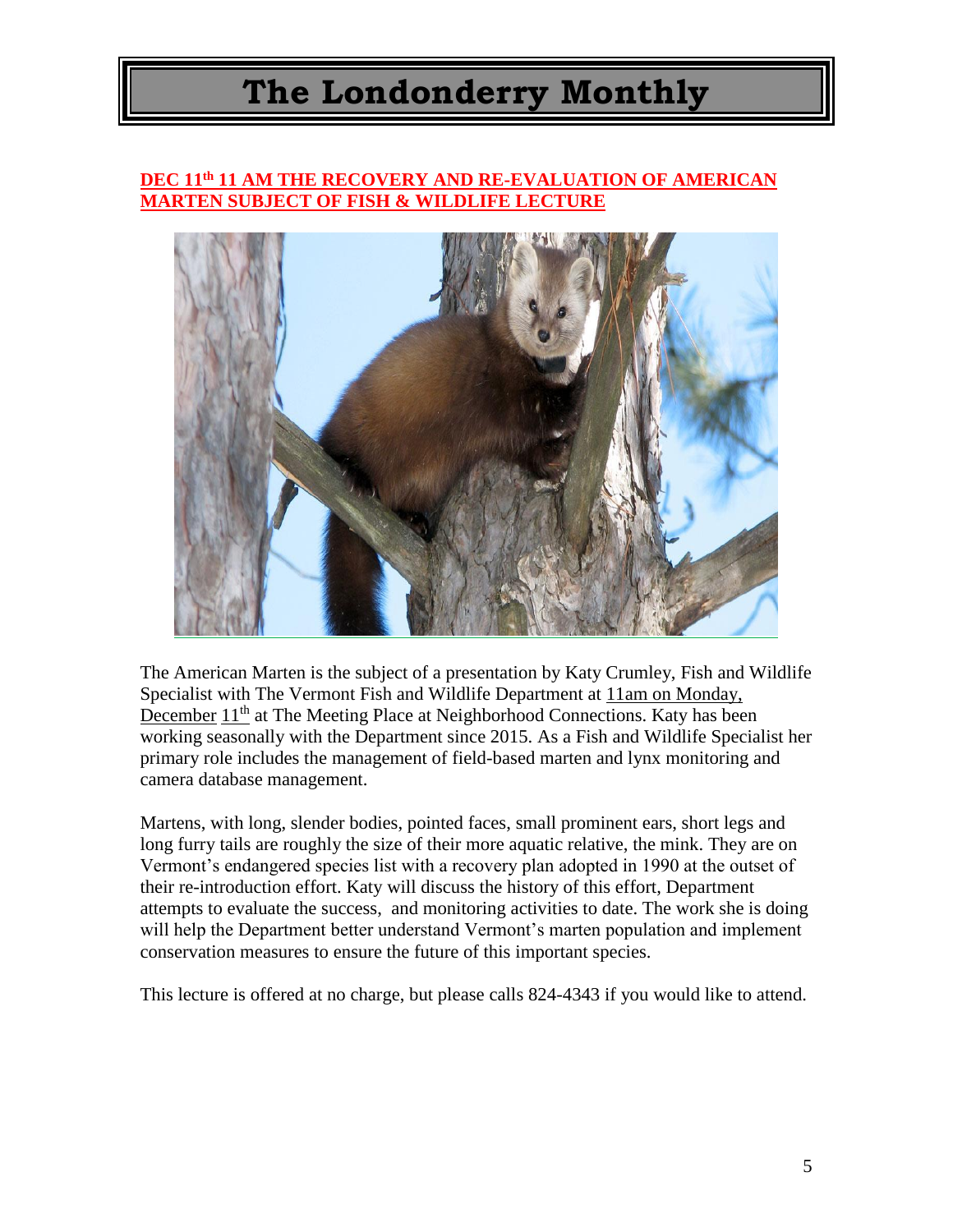#### **COLLECTION OF ITEMS WHICH CAN'T BE PURCHASED WITH 3SQUARESVT**

Neighborhood Connections will once again collect items which can not be purchased with food stamps for distribution as Holiday Gift Bags. Below is a list of these nonperishable items. Please drop your purchases off at NC before December 15th. And....Thank You.

Tampons/Pads Sandwich bags Shampoo, conditioner, body wash, lotion, hand cream toothpaste & toothbrushes Razors & shaving cream soap Deodorant laundry detergent

Razors & shaving cream dish detergent Deodorant sponges & brillo pads Shampoo nail files & clippers Soap hairbrushes & combs

#### **WOMEN FAMILIES**

Dryer sheets **MEN** paper towels Toilet paper & kleenex garbage bags & plastic wrap

#### **PETS KIDS**

 $\overline{Dog}$  food – canned & dry Diapers Dog treats Baby wipes Cat food – canned & dry Diaper rash ointment Cat treats Kitty litter Dog & Cat flea treatments Gift Certificate to Vet

#### **Thank You to Vermont Community Foundation**

Neighborhood Connections would like to thank the Lyman Orton Fund of the Vermont Community Foundation for their recent grant for annual support. These monies will go to provide much-needed help to our neighbors in the community.

Neighborhood Connections is a community-based organization serving individuals and families in the mountain towns of south-central Vermont with particular emphasis on those most vulnerable. We respond to community-identified needs with a range of social services and health-related programs.

#### Gloria Dawson

Interim Executive Director, Neighborhood Connections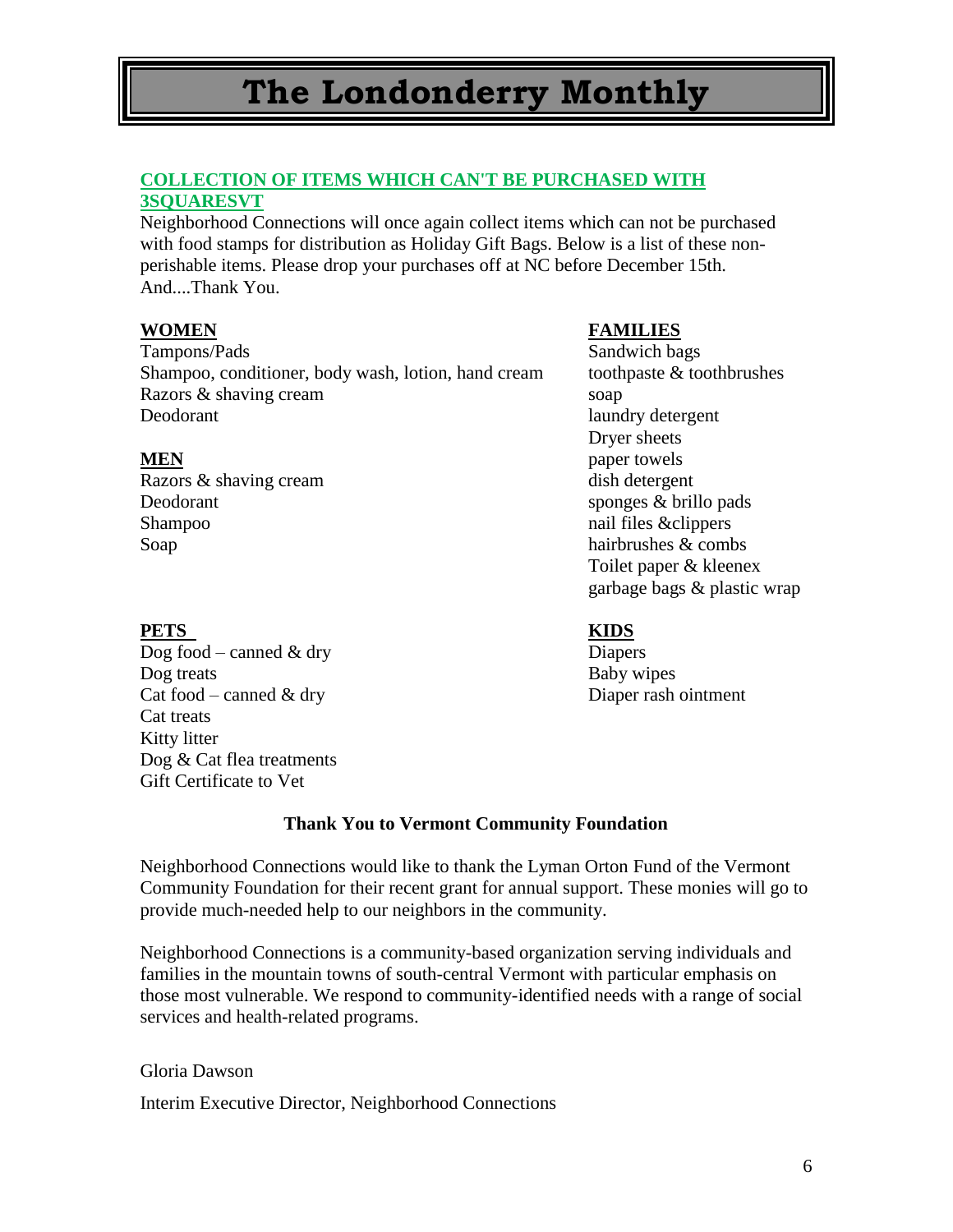### **LONDONDERRY TRI MOUNTAIN CLUB**



Londonderry Area tri Mountain Club Members Randee Keith (center) and Joan Dayton (right) donate 350 packaged Rice and Bean meals to Margaret Barton (left) of the Londonderry Food Shelf. These meals were packaged at Vermont district 45 Lions Fall Cabinet Meeting held in Colchester. All Vt. Lions Clubs who participated in the afternoon service project brought the meals back to their local areas for distribution. The Tri-Mtn Lions are proud to announce that we are the local Representatives for Vision USA. This is a service to provide free eye exams to those in need. If you or someone you know is in need of an eye exam and cannot afford to pay for it, you may qualify for Vision USA. To find out more contact either Joan Dayton : [jdayton\\_520@comcast.net](mailto:jdayton_520@comcast.net) or Randee Keith 802-824-6750.

Your local Lions are helping in our community. Would you like to join us?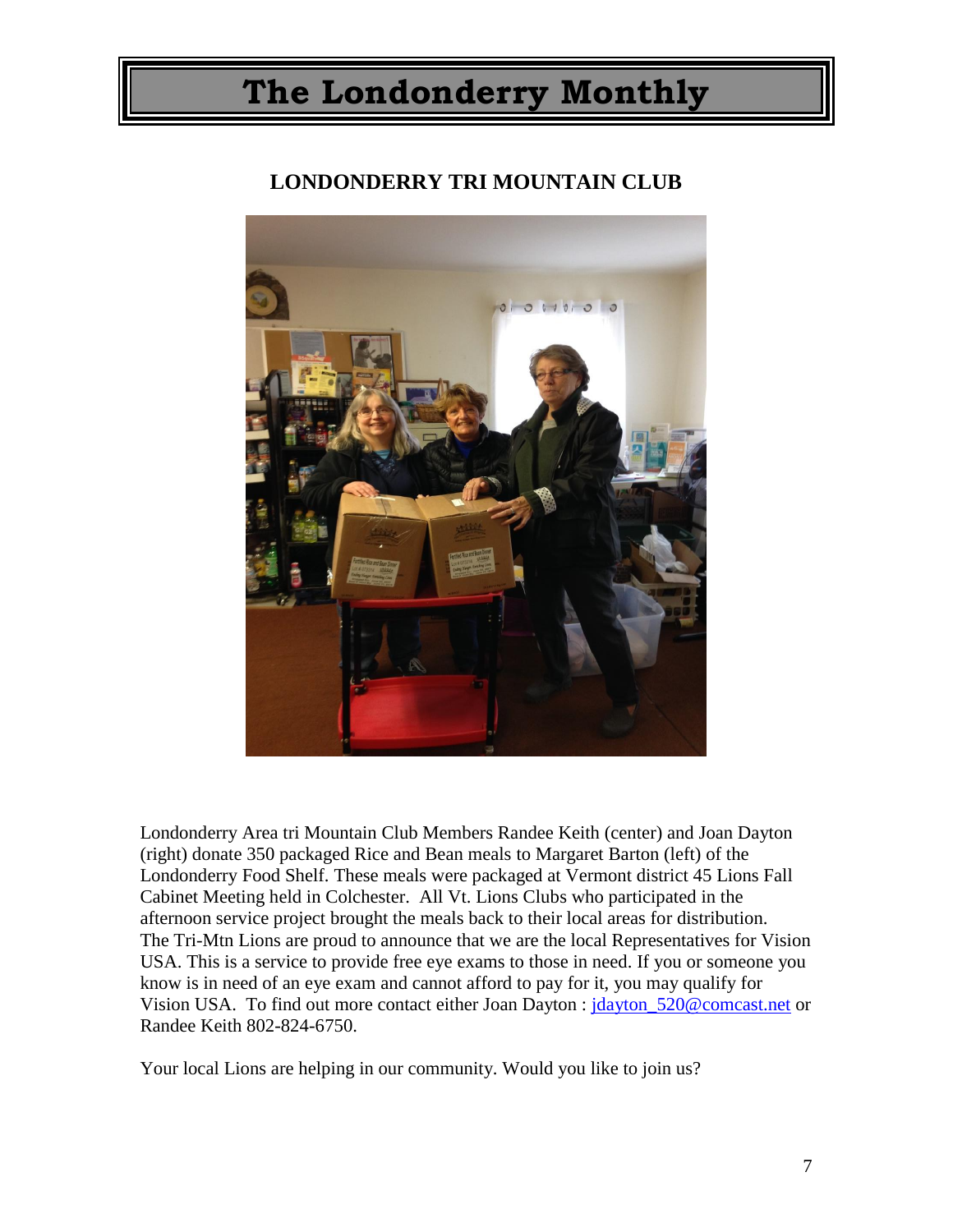# **The "Hearts & Voices" Performance Series presents**

# Contemporary Folk Artist Elizabeth Rogers



Elizabeth Rogers has a voice that is often compared to Joan Baez. Liz started out singing opera, later branching out into jazz, a cappella and folk music. After performing with various groups, she has evolved into a solo performer and writer and she has created much of the material she performs.

She has produced two albums to critical acclaim and samples of her music can be found on her website, [elizabethrogers.com.](http://www.elizabethrogers.com./)

This is the second time that Liz has donated her remarkable talent to the H&V Series and she will once again be accompanied by her friend and Grammy-winning cellist.

# Eugene Friesen

## Sunday, December 10, 4 PM Old Parish Church in Weston

Patrons are asked to donate \$10 each which will help 3 local food pantries combat food insecurity in So. Vermont.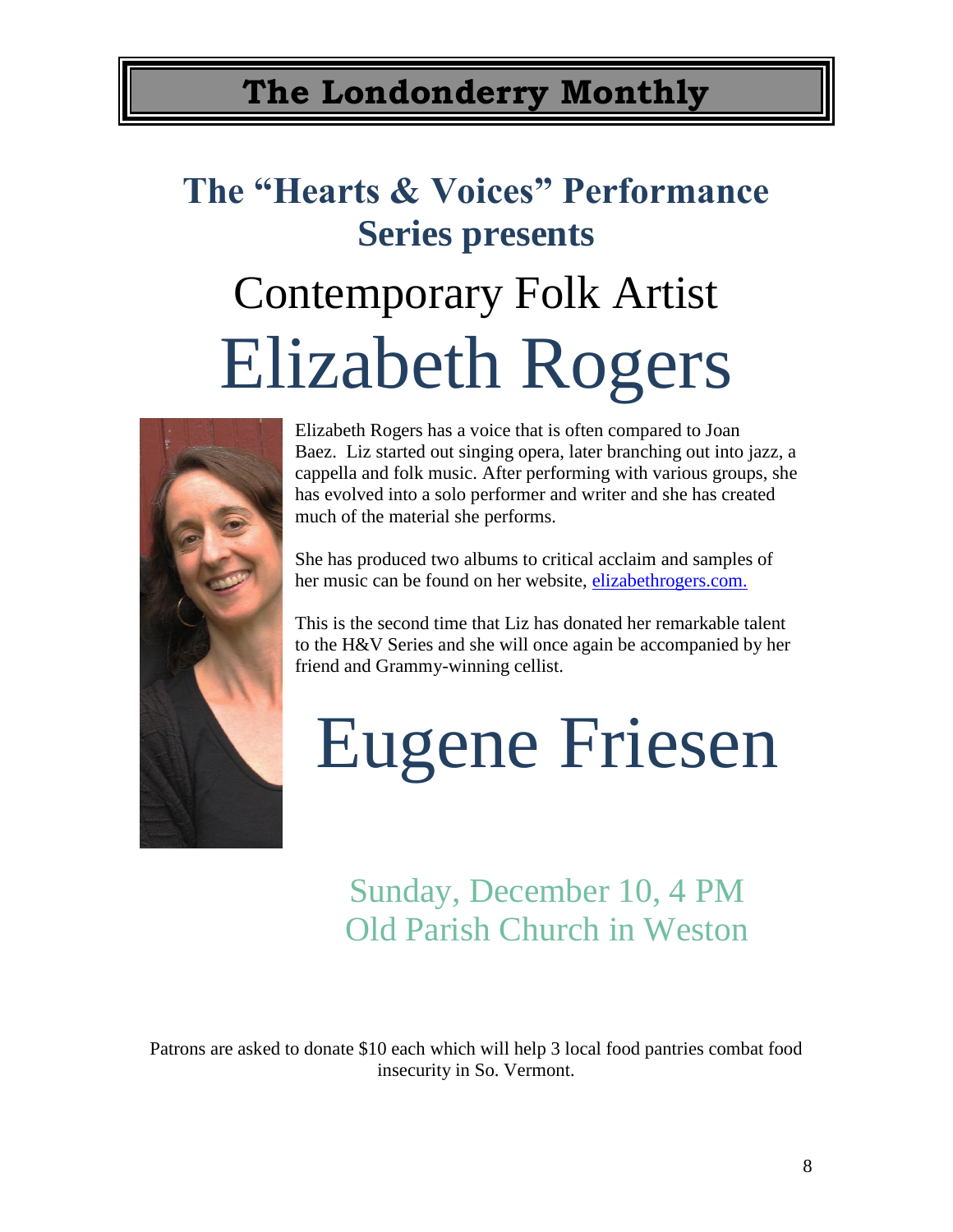## **UVM Master Gardener Registration!**

The UVM Extension Master Gardener Program has opened registration for this year's Online Master Gardener Course.

#### UVM

faculty & green industry experts teach a diverse range of horticultural topics to help you create healthy, sustainable home landscapes & grow your own food. Offered statewide, non-credit.

#### **Course Details:**

- The online course starts January 17 and runs through the week of April 25.
- Participants will also be invited to an in-person Master Gardener class during the summer (TBD).
- 14 online modules, with access to materials for two months after the course is finished.
- Choose to become a certified Master Gardener (Track 1) or take the course only and earn a Certificate of Home Horticulture (Track 2).
- Instructors use a combination of videos, live webinars, discussion forums and weekly activities to guide your learning.

**Registration:** The course costs are \$425 for Track 1 (\$30 per module) or \$475 for Track 2 (\$33.00 per module)

#### **Learn more and register @ [go.uvm.edu/emg](http://go.uvm.edu/emg)**

**Questions?** Contact [master.gardener@uvm.edu](mailto:master.gardener@uvm.edu) or 802-656-9562.

To request a disability-related accommodation to participate, please register by December  $18<sup>th</sup>$ .